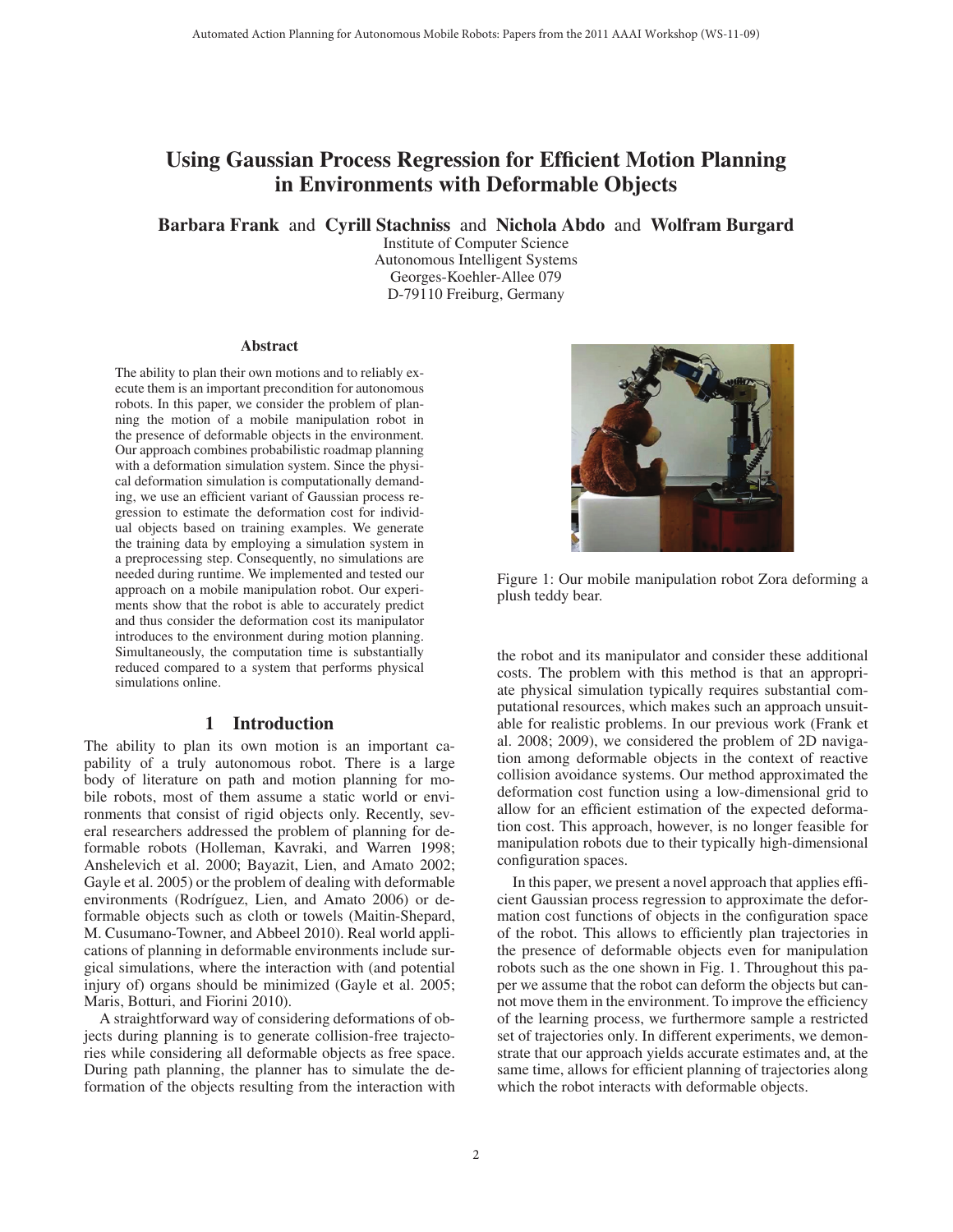## 2 Related Work

Recently, several path planning approaches for deformable robots in static environments have been presented (Holleman, Kavraki, and Warren 1998; Anshelevich et al. 2000; Bayazit, Lien, and Amato 2002; Gayle et al. 2005). These approaches have in common that a probabilistic roadmap is applied to plan motions and a deformation simulation is used to compute the expected deformations. The considered deformation models employed in the different approaches vary. Robots are assumed to be surface patches (Holleman, Kavraki, and Warren 1998) or consist of primitive volumetric elements (Anshelevich et al. 2000) and are modeled using mass-spring systems. Gayle et al. (2005) add constraints for volume preservation to achieve a physically more realistic simulation of deformations. In contrast to our approach, these planners deform the robot rather than the obstacles to avoid collisions. Rodríguez et al. (2006) proposed an approach to planning in completely deformable environments. They employ a mass-spring system with additional physical constraints for volume-preservation to enforce a more realistic behavior of deformable objects. They use rapidly exploring random trees and apply virtual forces to expand the leaves of the tree until the goal state is reached. An approach presented by Maris et al. (2010) plans paths for a surgical tool. In this work, the organs are modeled as deformable objects and the aim is to minimize their deformation as well as penetration. This is done by optimizing the control points of a path with respect to constraints that consider the stiffness of objects and the penetration depth of the surgical tool. The tool, however, is constrained to a rod, that always has to pass through a fixed point (the insertion position), and the degrees of freedom are limited to four.

A drawback of the approaches discussed above is that they need to compute the deformation simulations during runtime. To deal with the high computational load for real robots, we presented an approximation of the deformation cost function for wheeled robots moving in a plane (2008; 2009) that can run online. In our new work, we extend our previous approach to the more complex problem of planning motions for manipulators that operate in 3D. In this setting, the possible trajectories that need to be considered are more complex and thus a more sophisticated method for estimating the deformation costs is needed. We present an efficient approximation based on Gaussian processes that allows to carry out motion planning tasks on the fly.

In the context of robot learning tasks, Gaussian processes (GPs) are becoming increasingly popular. A good introduction into GPs can be found in (Rasmussen and Williams 2006). In robotics, GPs have been used e. g. for terrain modeling (Vasudevan et al. 2009), learning motion and observation models (Ko and Fox. 2009) and several other problems. In some parts, the approach of Vasudevan et al. (2009) is similar to our method. To model large outdoor terrain structures, they perform a nearest-neighbor query on measured elevation data and consider only inputs in the local neighborhood of the query point. This is done efficiently using a KD-tree. We apply the same trick to reduce the number of training samples for the GP to the subset of the most relevant ones for solving the regression problem at hand.

## 3 Motion Planning in the Presence of Deformable Objects

#### 3.1 Planning using Probabilistic Roadmaps

To plan trajectories for our manipulation robot, we use the probabilistic roadmap framework (Kavraki et al. 1996). The key idea is to represent the collision-free configuration space of the robot by a set of samples that form the nodes of a graph. Edges in this graph model feasible trajectories between neighboring configurations. Such a roadmap can be precomputed given a model of the environment. To actually plan a trajectory for the robot, one connects the current robot configuration as well as the target configuration to the graph. Most motion planning systems assign costs to the edges that correspond to their distance in configuration or work space. Then, this graph allows for applying graph search techniques such as  $A^*$  or Dijkstra's algorithm to search for the optimal path between a given starting and goal point in the roadmap.

Since we are interested in considering deformable objects, we also allow for samples and edges that lead to collisions with these objects when generating the probabilistic roadmap. Accordingly, we need to consider the deformation costs when planning trajectories. Our system uses a weighted sum between the distance of the nodes in configuration space and the deformation costs. For an edge between the nodes  $i$  and  $j$ , its cost is given by

$$
C(i,j) := \alpha C_{def}(i,j) + (1-\alpha) dist(i,j), \quad (1)
$$

where  $\alpha \in [0, 1]$  is a user-defined weighting coefficient. The term  $C_{def}(i, j)$  represents the costs that are introduced when the robot deforms objects along its trajectory and the term  $dist(i, j)$  corresponds to the distance between nodes in configuration space. Our current implementation applies  $A^*$  to find the optimal path in the roadmap given Eq. (1). To obtain an admissible heuristic for  $A^*$ , i. e., a heuristic that underestimates the real costs, we use the distance to the goal configuration weighted with  $(1 - \alpha)$ . Thus, we are able to find the path in the roadmap that optimizes the trade-off between travel cost and deformation cost.

The key difficulty when considering deformable objects in real world planning tasks is to obtain the cost of deformations, i. e., estimating the term  $C_{def}(i, j)$ , in an efficient way. One possible way to determine this quantity is to perform a physical simulation of the robot movement.

#### 3.2 Determining Deformation Costs

To determine the object deformations introduced by the robot and the associated costs, we employ a physical simulation engine that is based on finite element methods (FEM). In particular, we use DefCol Studio (Heidelberger et al. 2006) as our simulation environment. It combines an FEMbased simulation of the deformations on volumetric meshes following the approaches described in (Hauth and Strasser 2004; Mueller and Gross 2004), with an efficient collision handling scheme. In our previous work, we presented an approach for building such meshes from sensor data and estimating the deformation parameters for real objects (Frank et al. 2010). The parameters, which cannot be observed directly, are estimated by actively deforming a real object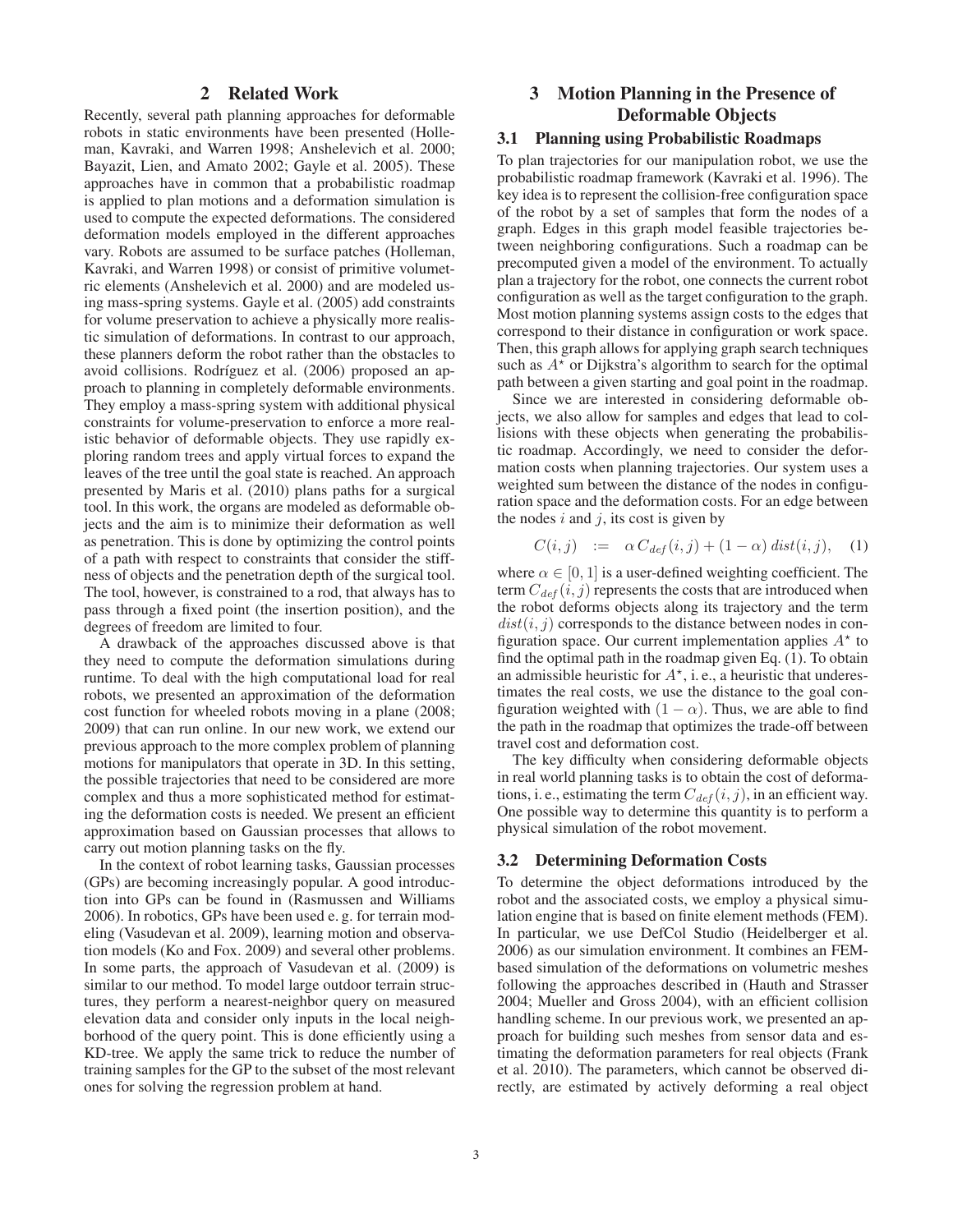

Figure 2: Trajectory parametrization: starting point s and end point e on a virtual sphere around the deformable object together with the distance  $l$  from  $s$  towards the object.

and by optimizing the deformation parameters in simulation until the observed and the simulated deformation match. Here, we use the parameters estimated with our previous method (Frank et al. 2010).

To define a measure for the deformation cost introduced by the robot, we use the inner potential energy of the object, which is computed in each simulation timestep based on the external forces (resulting from collisions with the robot) and corresponds to the deformation of the object. The deformation cost of a trajectory hence is the sum of the deformation costs of all objects that are in collision with the robot over all timesteps. For further details, we refer the reader to our previous work (Frank et al. 2008).

#### 3.3 Limitations

The approach described so far can be used for planning the trajectory of a robot and its manipulator among deformable objects. The key problem, however, is the computational requirements. Although the deformation simulation can be executed online for a scene, a large number of trajectory hypotheses needs to be evaluated for building the roadmap as well as for planning a trajectory using  $A^*$ . Additionally, small changes in the world require to recompute the costs for the edges of the roadmap—this makes real world applications basically impossible. To overcome this limitation, the next section presents an efficient way to accurately estimate the deformation costs for individual objects using Gaussian process regression. Our approach uses the simulation system to generate the training inputs and estimates the deformation costs for new trajectories or in a modified environment based on the training data that are generated beforehand. The combination of the planning system and the regression technique allows for efficient planning among deformable objects.

## 4 Efficient Estimation of the Deformation Cost using Gaussian Process Regression

#### 4.1 Parametrization

The problem of estimating the deformation cost introduced by a robot can be efficiently approached by regression techniques. Let  $y_{1:n}$  be the deformation cost values obtained from simulation where the virtual robot executed  $n$  different trajectories  $x_{1:n}$ . Then, the goal is to learn a predictive model  $p(y_* | \mathbf{x}_*, \mathbf{x}_{1:n}, y_{1:n})$  for estimating the deformation cost <sup>y</sup><sup>∗</sup> given a query trajectory **<sup>x</sup>**∗.

In theory, all possible trajectories through a deformable object can be executed. To bound the complexity of the regression problem, we consider only straight line motions through the object. This is an assumption but not a really strong one since the trajectories generated by most roadmap planners are often piecewise linear motions. The motions considered to estimate the deformation cost are parametrized by five parameters: a starting point  $s$  and end point  $e$  on a virtual sphere around the object. The points  $s$  and  $e$  are each described by an azimuth  $\phi$  and an elevation angle  $\theta$ , together with a distance  $l$  from the starting point that describes the length of the motion. Fig. 2 illustrates this parametrization. Thus,  $x_i$  is a five-dimensional vector in our case with  $\mathbf{x}_i = [\theta_i^s, \phi_i^s, \theta_i^e, \phi_i^e, l_i]^T.$ 

#### 4.2 Regression for Estimating Deformation Costs

We approach the problem of estimating the deformation costs by means of nonparametric regression using the Gaussian process (GP) model (Rasmussen and Williams 2006). In this Bayesian approach to non-linear regression, one places a prior on the space of functions using the following definition: A Gaussian process is a collection of random variables, any of which have a joint Gaussian distribution. More formally, if we assume that  $\{(x_i, f_i)\}_{i=1}^n$  with  $f_i = f(x_i)$  are samples from a Gaussian process and define  $f_i = f(\mathbf{x}_i)$  are samples from a Gaussian process and define  $\mathbf{f} = (f_1, \dots, f_n)^\top$ , we have

$$
\mathbf{f} \sim \mathcal{N}(\boldsymbol{\mu}, \mathbf{K}), \quad \boldsymbol{\mu} \in \mathbb{R}^n, \mathbf{K} \in \mathbb{R}^{n \times n}.
$$
 (2)

For simplicity, we set  $\mu = 0^1$ . The interesting part of the GP model is the covariance matrix **K**. It is specified by  $[K]_{ij} = k(\mathbf{x}_i, \mathbf{x}_j)$  using a covariance function k. Intuitively, the covariance function specifies how similar two function values  $f(\mathbf{x}_i)$  and  $f(\mathbf{x}_j)$  are. The standard choice for k is the squared exponential covariance function

$$
k_{SE}(\mathbf{x}_i, \mathbf{x}_j) = \sigma_f^2 \exp\left(-\frac{1}{2}\frac{|\mathbf{x}_i - \mathbf{x}_j|^2}{\ell^2}\right),\qquad(3)
$$

where the so-called length-scale parameter  $\ell$  defines the global smoothness of the function f and  $\sigma_f^2$  denotes the amplitude (or signal variance) parameter. These parameters, along with the global noise variance  $\sigma_n^2$  that is assumed for the noise component, are known as the hyperparameters of the process.

The standard squared exponential covariance function given in Eq. (3) is clearly suboptimal for our problem. The reason for that is our parametrization, which is based on four angles and one Euclidean distance. Considering these dimensions alike does not allow us to model the "similarity" between trajectories well. Therefore, we define a variant of the squared exponential covariance function that considers that these angles are used to describe two points on a sphere. Thus, we consider the distance between the starting points and the end points lying on the sphere from the two inputs

<sup>&</sup>lt;sup>1</sup>The expectation is a linear operator and for any deterministic mean function  $m(\mathbf{x})$ , the Gaussian process over  $f'(\mathbf{x}) := f(\mathbf{x})$  $m(\mathbf{x})$  has zero mean.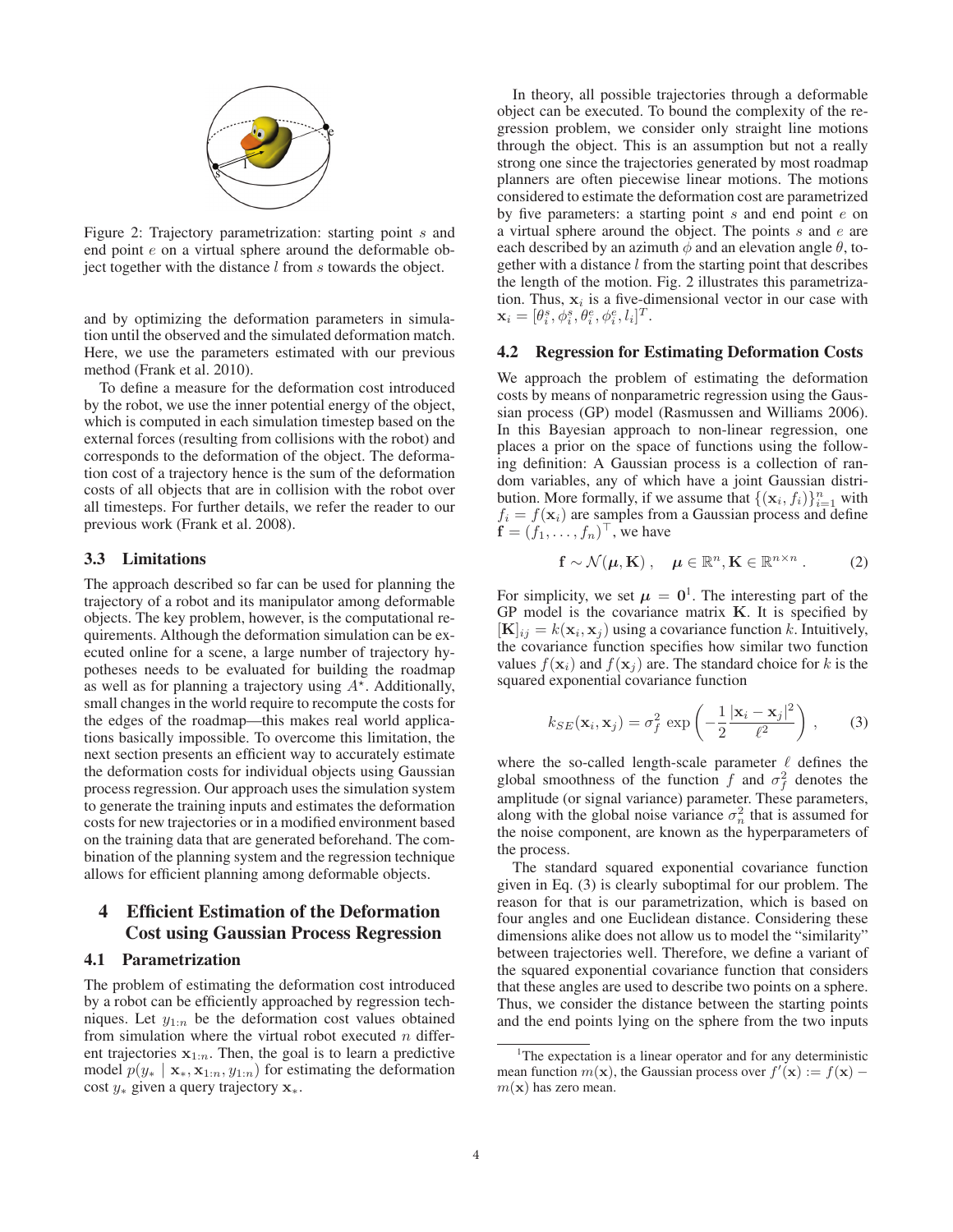$x_i$  and  $x_j$  plus the difference in the length of the trajectory. This results in

$$
k(\mathbf{x}_i, \mathbf{x}_j) = \sigma_f^2 \exp\left(-\frac{1}{2} \frac{d^2(\mathbf{x}_i, \mathbf{x}_j)}{\ell^2}\right), \quad (4)
$$

with

$$
d(\mathbf{x}_i, \mathbf{x}_j) = ||l_i - l_j|| + ||p2e(\theta_i^s, \phi_i^s) - p2e(\theta_j^s, \phi_j^s)|| + ||p2e(\theta_i^e, \phi_i^e) - p2e(\theta_j^e, \phi_j^e)||
$$
(5)

and where  $p2e(\cdot)$  is the mapping of the spherical coordinates to points on the sphere in  $\mathbb{R}^3$ .

Given a set  $\mathcal{D} = \{(\mathbf{x}_i, y_i)\}_{i=1}^n$  of training data obtained<br>on the simulation engine we aim at predicting the tarfrom the simulation engine, we aim at predicting the target value  $y^*$  for a new trajectory specified by  $\mathbf{x}_*$ . Let  $\mathbf{X} = [\mathbf{x}_1 \mathbf{x}_1]^\top$  be the matrix of the inputs and  $\mathbf{X}$ , be defined  $[\mathbf{x}_1; \dots; \mathbf{x}_n]^\top$  be the matrix of the inputs and  $\mathbf{X}_*$  be defined analogously for multiple test data points. In the GP model analogously for multiple test data points. In the GP model, any finite set of samples is jointly Gaussian distributed. To make predictions at  $X_*$ , we obtain the predictive mean

$$
\mathbb{E}[f(\mathbf{X}_{*})] = k(\mathbf{X}_{*}, \mathbf{X}) \left[k(\mathbf{X}, \mathbf{X}) + \sigma_{n}^{2} \mathbf{I}\right]^{-1} \mathbf{y} \tag{6}
$$

and the (noise-free) predictive variance

$$
\mathbb{V}[f(\mathbf{X}_{*})] = k(\mathbf{X}_{*}, \mathbf{X}_{*}) - k(\mathbf{X}_{*}, \mathbf{X})
$$

$$
[k(\mathbf{X}, \mathbf{X}) + \sigma_{n}^{2} \mathbf{I}]^{-1} k(\mathbf{X}, \mathbf{X}_{*}), \quad (7)
$$

where **I** is the identity matrix and  $k(\mathbf{X}, \mathbf{X})$  refers to the covariance matrix built by evaluating the covariance function  $k(\cdot, \cdot)$  for all pairs of all row vectors  $(\mathbf{x}_i, \mathbf{x}_j)$  of **X**.

To sum up, Eq. (6) provides the predictive mean for the deformation cost when carrying out a movement along **x**<sup>∗</sup> and Eq. (7) provides the corresponding predictive variance.

## 4.3 Efficient Regression by Problem **Decomposition**

With the GP model explained above, we can make predictions for a set of trajectories deforming an object given training data obtained from the simulation. The key problem in practice, however, is that a substantial set of training data is required to obtain accurate predictions of the deformation cost. For the objects we experimented with, around 3000 training trajectories are needed. The GP framework, however, has a runtime that is cubic in the number of training examples so that the approach gets rather inefficient for more than 1000 training examples.

Therefore, we decompose the overall regression problem into a number of local ones. For a query trajectory **x**∗, we determine its M closest neighbors from the training data under our distance function given in Eq. (5) as

$$
\mathbf{X}'(\mathbf{x}^*) = [\mathbf{x}'_1; \dots; \mathbf{x}'_M] = \operatorname*{argmin}_{\left[\mathbf{x}'_1; \dots; \mathbf{x}'_M\right]} \sum_{k=1}^M d(\mathbf{x}'_k, \mathbf{x}^*). \tag{8}
$$

The M closest neighbors  $X'$  to the query trajectory  $x^*$ are the training data points that have the highest influence on the prediction of  $y^*$  in the GP framework. Considering only  $X'$  instead of  $X$  in the GP is equivalent to assuming that  $k(\mathbf{x}^*, \mathbf{x}_i) = 0$  for all  $\mathbf{x}_i$  that are not part of **X**'. In our

current implementation, we are able to get accurate predictions by setting  $M = 50$ . We experienced that the loss is negligible with respect to larger values of M, at least in all of our experiments. Determining the M closest neighbors to **x**<sup>∗</sup> can be computed efficiently using a KD-tree that is built once from the training data. Thus, queries can be obtained in logarithmic time in the number of training examples and the GP prediction does not depend on the size of the training set anymore but only on M.

## 4.4 Considering the Full Kinematic Chain for Estimating the Deformation Cost

The deformation simulation system considers the movement of the robot's endeffector along the described trajectory to compute the deformation cost. It does not consider the full configuration of the arm. This is clearly an approximation but it allows us to parametrize the regression problem with a low-dimensional input. Otherwise, the full configuration of the robot would need to be considered in the GP framework. With higher-dimensional inputs, a much larger number of training examples would be needed. To take into account the fact that not only the end-effector but also other body parts may deform an object, we sample multiple points along the kinematic chain of the robot. Then, we perform the estimation of the deformation cost for all sampled points along the kinematic chain and consider the maximum of the individual costs

$$
C_{def} = \max_{b} \text{GP}(\mathbf{x}^*(b), \mathbf{X}'(\mathbf{x}^*(b)), \mathbf{y}'(\mathbf{x}^*(b))), \quad (9)
$$

where b refers to the individual body parts and  $\mathbf{x}^*(b)$  to the motion that the body parts carry out given the kinematic structure of the robot. Considering the maximum in Eq. (9) instead of, for example, the sum, generates more accurate predictions since the largest deformation forces are typically generated by one body part only.

### 5 Experimental Evaluation

## 5.1 Prediction of Deformation Costs

In this section, we evaluate our GP-based regression technique for predicting the deformation costs of robot trajectories. To show the effectiveness of the GP-based technique, we furthermore compare it to a nearest-neighbor prediction, which uses the average of the  $M$  nearest neighbors as an estimate. Our deformable object is a plush teddy bear for which we estimated the deformation parameters. To learn the deformation cost function of the teddy bear, we generated a set of samples by performing deformation simulations for different trajectory parameters. Since the simulation of sample trajectories is time-consuming, we restrict the manipulation movements to movements in the plane at different z-levels. Note that this can easily be generalized to arbitrary trajectories in 3D.

We consider 3 different data sets, which are D1 with 1,800 trajectory samples at  $z = 0$ , 20, and 40 cm, D2 with 1,400 trajectory samples at  $z = 10$  and 30 cm, and D12 which is the combination of D1 and D2 with 3,200 trajectory samples. To evaluate the accuracy of the deformation cost prediction,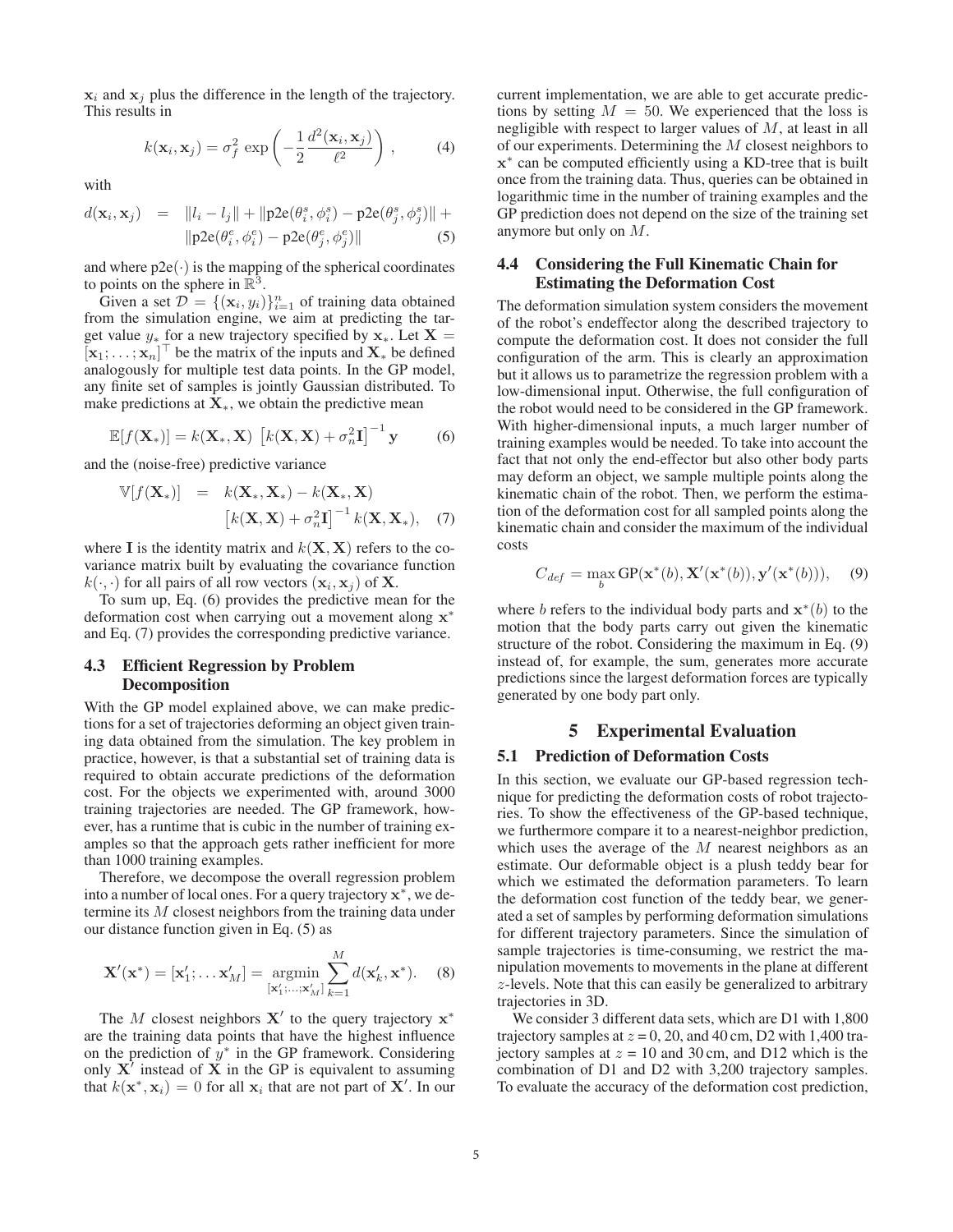RMSE  $\Box$   $\Box$  time (ms) Dataset | NN GPStd GPOpt | GPStd GPOpt leave-one-out D1 | 24.3 18.4 9.2 | 26.3 48.2 D2 19.5 27.0 5.8 19.3 42.9 D12 18.0 15.2 7.5 46.9 69.7 cross-validation D1 on D2  $\begin{array}{|l} 26.9 \quad 22.5 \quad 17.8 \quad | \quad 19.4 \quad 42.1 \end{array}$ D2 on D1 | 17.3 14.6 9.4 | 25.0 46.5 250 12 50NN Prediction error  $\epsilon$ GPStd 10 200 GPOpt 8 Prediction Prediction 150 Error 6 100 4 50 2  $\overline{0}$  0 NN GPStd GPOpt 0 50 100 150 200 250 True costs Method

Table 1: Performance comparison for GP-based regression and nearest-neighbor approximation.

Figure 3: Comparison of the prediction performance for nearest-neighbor estimation and GP-Regression (leave-oneout cross-validation on D12).

we performed two different experiments, namely leave-oneout cross-validation for D1, D2, and D12 as well as crossvalidation of D1 on D2 and vice versa. We compare the prediction results for the 50 nearest-neighbor prediction (NN), the prediction of a GP with standard hyperparameters (GP-Std), and the prediction of a GP with optimized hyperparameters (GPOpt). The results for the different data sets are summarized in Tab. 1. Whereas a visual comparison for the leave-one-out validation is shown in Fig. 3, the results for the cross-validation are depicted in Fig. 4.

#### 5.2 Performance

In this section, we analyze the computational overhead introduced by our estimation of the deformation cost compared to a standard roadmap planner and compare it to a planner with integrated deformation simulation.

Generation of path examples The computation of the example trajectories is done offline in a preprocessing step. The simulation of one example trajectory takes on average 40 s for a trajectory length of approximately 1 m. The total simulation time for obtaining the 3,200 path examples we used in our evaluation was around 129,417 s (approx. 36 h).

Roadmap Computation The roadmap for a given static and non-deformable environment is computed in a preprocessing step. The main computational load comes from collision checks that need to be performed in order to determine edges that can be connected by collision-free paths. This is independent of our deformation cost estimation and takes for our test scenario with 1,000 sample configurations and 7,306 collision-free edges around 40 min. Evaluating the deformation cost for the 7,306 edges additionally takes 105 s (note



Figure 4: Comparison of the prediction performance for nearest-neighbor estimation and GP-Regression(top: crossvalidation D2 on D1, bottom: cross-validation D1 on D2).

that only the edges intersecting the bounding sphere of the deformable object need to be further analyzed using our GP based regression. These were 801 edges in this example.

Answering Path Queries To answer path queries, starting and goal configurations need to be added to the roadmap. The planner attempts to connect these to the M nearest neighbors in the roadmap. The time-consuming factor here is the collision-checking. We evaluated 12 path queries. Connecting them to the roadmap took on average 3.5 s. The necessary evaluation of the deformation costs of the collision-free edges additionally requires 1.8 s on average.

Comparison to a Roadmap Planner with Integrated Deformation Simulation Instead of precomputing sample trajectories and estimating the deformation costs of edges in the roadmap using regression, it would be possible to perform the simulation of the edges directly when constructing the roadmap. Considering the example above, evaluating 801 edges requires an additional 267 min when constructing the roadmap. Furthermore, when answering path queries, we need to connect the start and the goal by adding new edges for which simulations need to be performed online. This requires another 10 min per path query. In contrast to that, our GP-based approach adds an overhead of approximately 1.8 s, thus requiring two orders of magnitude less computation time.

#### 5.3 Example Trajectories

Finally, we carried out two planning experiments that are designed to illustrate the generated trajectories of our planner. We placed a deformable plush teddy bear in a shelf that is considered as a static obstacle. In both experiments, the robot had to move its arm from its current configuration to a goal. In the first setting, the target configuration was behind the teddy bear (Fig. 5) and in the second setting it was on the other side of the bear (Fig. 6). In both cases, the planner that does not consider the deformation costs would lead to